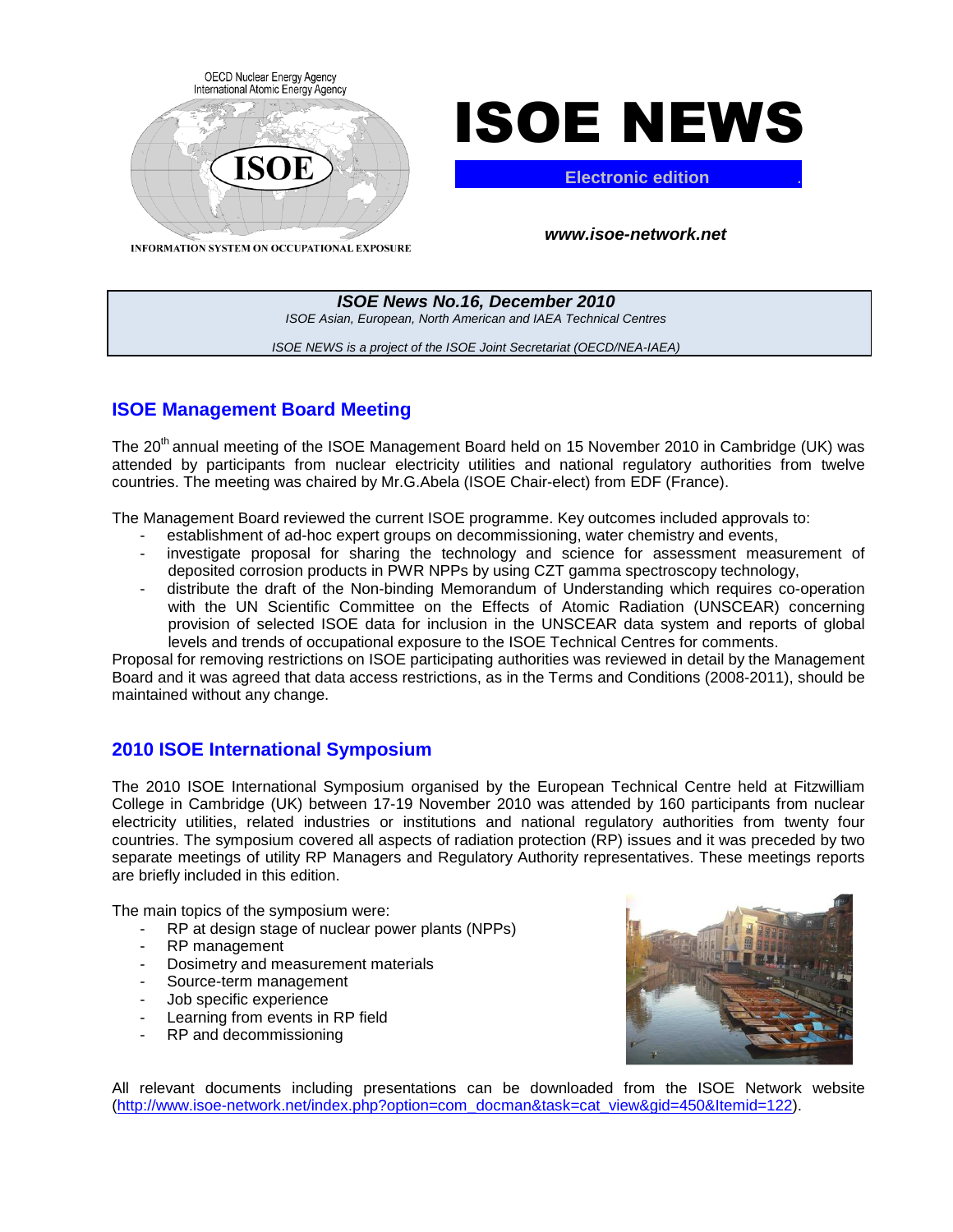#### **Presentation on UK Generic Design Assessment**

The keynote speaker of the first session was Mr.Kevin Allars who is the Director of Nuclear New Built Programme of Health and Safety Executive (HSE) Directorate. As it is mentioned in detail during his speech, HSE and Environmental Agency (EA) are performing Generic Design Assessment (GDA). This is a new process of regulating new nuclear build which has been well prepared and managed.

It was also indicated that regulators must consider three key elements: reactor design acceptability, site, and operating organisation. A meaningful GDA should be useful to governments, vendors, potential operators, regulators and the public. The aim in UK is to have complete transparency of the process and its outcomes. These will reduce regulatory risk for potential operators and improve confidence for the public in nuclear safety, environment and security issues.

Mr. Allars presented related findings of GDA and the issues to date. For example, some of the findings/issues are: early progress on key technical issues and necessary design changes (e.g. C&I architecture), international collaboration in design harmonisation, managing a parallel GDA and Licence Application/Permitting process, and delivery of project metrics. Two vendors are in the assessment procedure, Areva (EPR) and Westinghouse (AP1000). It was mentioned also that the current EA issue is on decommissioning and spent fuel disposability. Quarterly reports are regularly available. More information on GDA is accessible at www.hse.gov.uk/newreactors.

As regulators, HSE and EA are independent of government and industry. The common aim is that new stations generating from 2018 are safe, secure and properly protect environment.

#### **Presentation on Occupational Radiation Protection (ORP) Criteria for New Design**

A new publication on Occupational Radiation Protection Principles and Criteria for Designing New NPPs was presented by Ms.Emmanuelle Gaillard-Lecanu (EDF, France) who chaired the working group of this case in the framework of the OECD/NEA. The group was composed of representatives from national regulatory bodies and industries. ISOE technical centres and utilities from Bulgaria, France, Japan, Slovenia, Sweden, and USA provided their experts for the topics of this publication.

The presented work is based on experience and lessons learned from the existing fleet of reactors. It introduces a policy and technical framework for the integration of occupational radiation protection into the design phase of new build. It is directed to executive management of nuclear power plants, designers, manufacturers, contractors and authorities responsible for regulating occupational radiation exposure. It is also aimed at assisting the design and license assessment of  $3<sup>rd</sup>$  generation nuclear power plants, providing example of actual tools such as ALARA committees and the use of ALARA checklists.

The major issues that are considered are:

- Occupational RP principles at the design stage.
- Lessons learned, knowledge management, education and training.
- Integrating occupational RP criteria during the design phase.
- Evaluation and integration of occupational RP cost in the design process.

The publication has also practical appendixes based on regulatory or industry good practices and they include:

- ALARA design check-list.
- ALARA engineering design principles.
- Application of ALARA to facility system design.
- Application for construction and/or operating licenses for nuclear power plants design aspects related to ORP.

This publication can be ordered in hard copy or downloaded from the OECD/NEA web site (http://www.oecdnea.org/rp/reports/2010/nea6975-criteria-new-plants.pdf.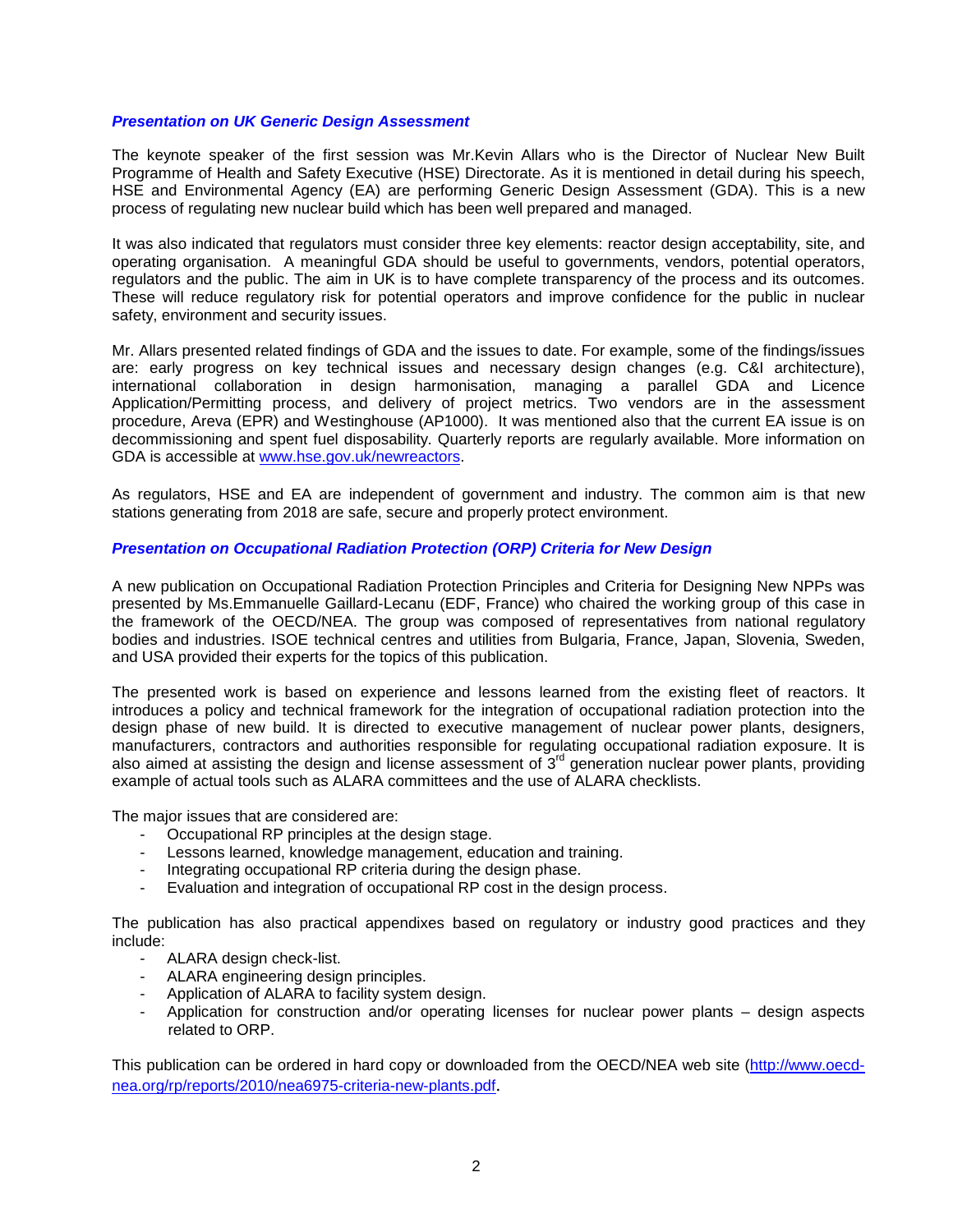# **Three Distinguished Papers of the Symposium**

**1. Gamma Imaging System** 

Gamma imaging system, or gamma camera, is a new radioprotection tool foreseen for nuclear dismantling activities or radioactive source search. Mr.Frederick Carrel (CEA, LIST/France) presented significant improvements of gamma camera. The research group of CEA and AREVA have constructed a new generation of very compact gamma camera called GAMPIX. Its weight is about 1 kg and the camera components are:

- Pixellated chip, developed by the CERN; it is hybridized with a 1 mm thick CdTe substrate.
- Coded mask, multi-pinhole collimator.
- USB interface for the computer.



This device enables the superimposition of a gamma image with a visible image, which is of help to locate radioactive hot spots in a given area. The best results in terms of sensitivity are obtained for <sup>241</sup>Am because of the low energy gamma-rays emitted by this radionuclide. Hence, this camera can be of great interest in order to detect plutonium, with high <sup>241</sup>Am concentrations. The detection of high-energy gamma-ray emitters, like  $137$ Cs or  $60$ Co, requires thicker masks. Several solutions were introduced for further improvements.

#### **2. A new software for RP in Slovakia**

Slovenské elektrarne (SE), a subsidiary of Enel, owns and operates four VVER 440/213 reactors at Bohunice and Mochovce. These plants have historically used processes and IT solutions developed internally over many years.

A nuclear business improvement group was established in 2006 to evaluate the performance of the SE nuclear facilities in relation to the industry top deciles performers. The result of the group evaluations showed opportunities for improvement in multiple key process areas.

The presentation of Mr. Francesco Putignano was about a need to provide an integrated IT platform to support the implementation of the improved processes. The design criteria used for the review and update of the current processes was based on the Institute of Nuclear Plant Operations (INPO) Standard Nuclear Process Model.

Later on a decision was made to also integrate the multiple radiation protection, chemistry, environmental monitoring and metrology programs into a new integrated software solution.

RP, dosimetry, environmental releases and counting evidence, radioactive waste and sources management, radiation controlled area (RCA) access, RP metrology, and radioactive material shipments were integrated using a combination of different standard modules (commercially available SAP) and management software.

State of the art is RCA access control. The application is used to manage all data and features of access to RCA and even to the change rooms. It assigns and tracks permanent and temporary lockers and shelves in the "hot" and "cold" change rooms and registers the issuance of personal protective equipment. A consistent hardware investment was made to guarantee the automation of the process, as the keys to the lockers are distributed by dedicated dispensers that recognize employees through the badge and check their permit validity. New hardware and info panels were installed at the RCA boundaries to support the new software and process.



Among other things, also a completely new work management process in compliance with INPO AP-928 was established at SE, and as a result the overall management of radiation work permits was improved.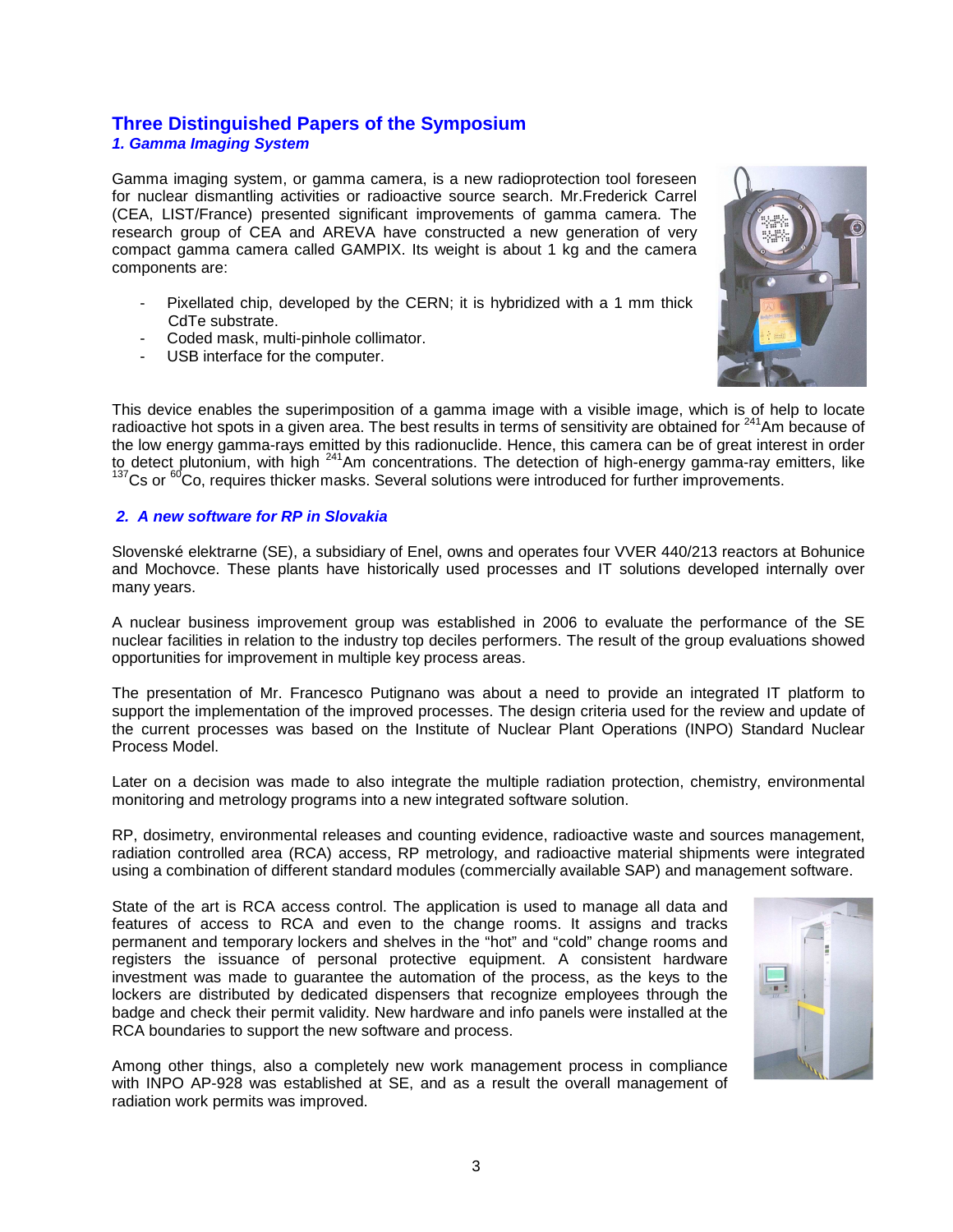Due to very complex overall data bases and many data inputs, the project management follows up operational experiences, and is open for further improvements. The published paper of the group of authors describes project organization in detail and its IT solutions.

#### **3. Steam Generator Replacement of the Belgian Doel 1 Unit**

It was reported that, after previous six steam generator replacements (SGR) at the Belgian nuclear power plants, Electrabel (EBL) also committed Tractebel Engineering (TE) with the seventh one. Time had come for the Doel 1 (392 MWe) after 35 years of operation. It was decided to replace the SGs during the months of November and December 2009.

Ms. Bénédicte Walschaerts presented the preparation of the TE for this project, follow up and site dosimetry results. The collective dose of 0.244 manSv was an excellent achievement for this replacement. Comparison of collective doses to some other SG replacements was presented at the end.



#### ALARA working group

For the steam generator replacement project, EBL and TE composed a working group with the contribution of specialists in radiation protection and implementation of the ALARA principle. This group was entrusted with the implementation of nuclear safety and radiation protection (including ALARA) applicable at Doel and Tihange sites. This group had two tasks:

- During the pre-study phase, this group defined and verified the possibilities to implement an ALARA policy. They started studying the dose rates, different possibilities for shielding materials, adapting the water configurations of the primary circuit to the outage works, estimating the effective dose, preparing the follow-up of the dosimetry, defining the objectives, etc.
- During the SGR outage, the group assured the dosimetric follow-up and analyzed the dosimetric condition on the work floor. They regularly verified the radiological status of the unit and controlled the shielding. A daily control of the collective and individual doses was carried out to obtain a view on the dosimetric evolution of the doses to detect anomalies compared to the estimates. Adaptations of the estimates were done when important changes in planning were assumed.

#### ALARA preparation for the SGR

The project was divided into dosimetric phases. A dosimetric phase is a time period during which the state of the unit stays stable: no change or movement of the existing sources is considered. The phases were defined depending on the emptying of certain circuits, the presence of lead shielding and the configurations of the old and new steam generators. Subsequently, the work places were defined. Every planned activity was linked to certain work places needed to achieve the goal of the activity, and it was coupled to a task number.

At the work places that were critical for this project, SG measurement points were defined. After multiple measurement campaigns, spread over 2 outages, in different configuration states of the steam generators and the follow-up of dose rates at specific points, a large set of practical data was acquired.

#### Dosimetric results

The experiences and good ALARA project preparation are important for the final dosimetric result. Still the Doel 1 result is higher than the one of Doel 2. Reasons are the following: Doel 1 dose rates were 30% higher and some of significant higher dose rates were also registered.

Another difficulty was a large scale asbestos insulation removal. Such a job was never carried out before. Special preparation was necessary also for diverse weather conditions to protect the top of the containment where the SGs were lifted out and in.

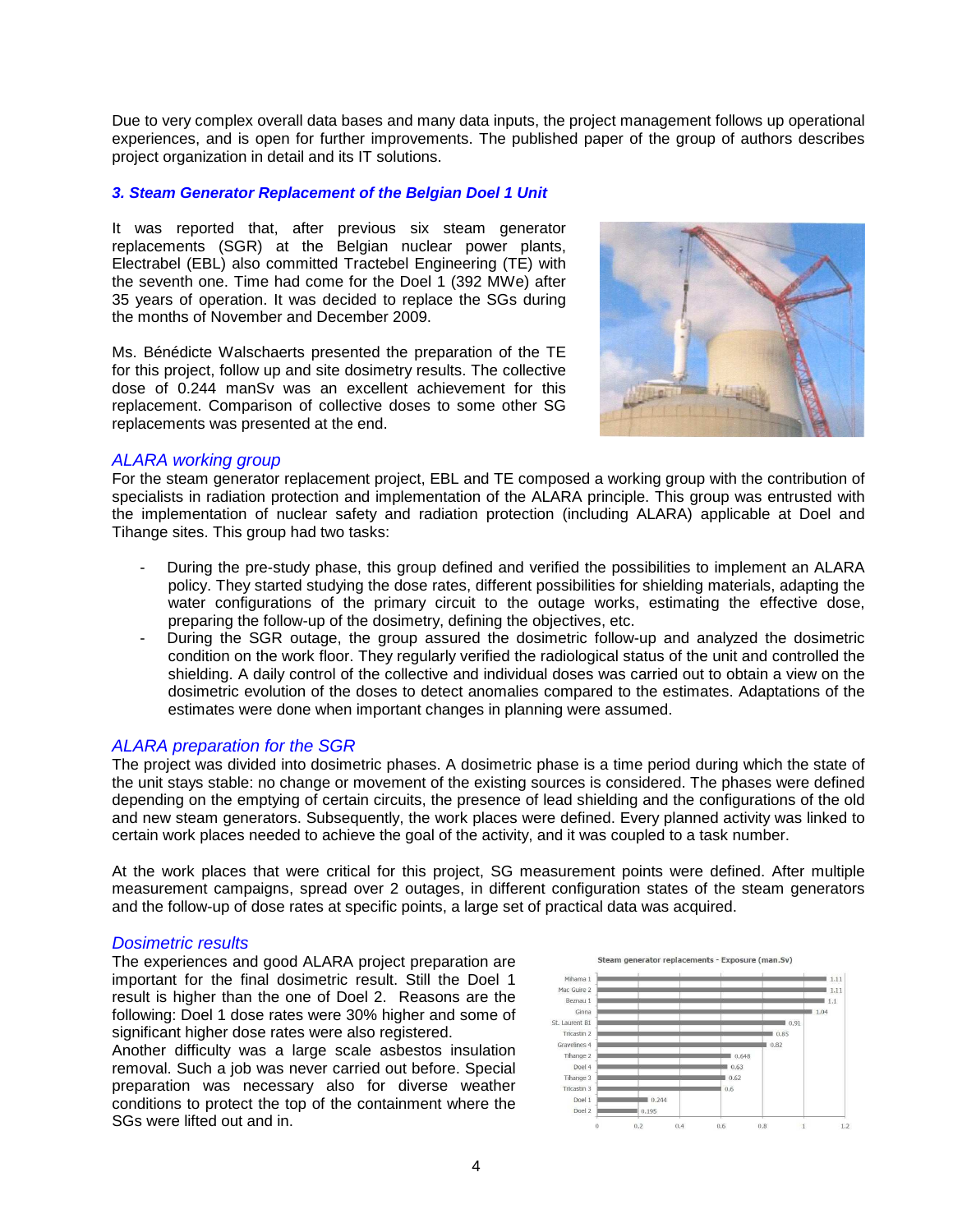## **Dedicated Meetings of the Symposium**

The 2010 ISOE international Symposium was preceded by two dedicated meetings devoted to specific audience: the Radiation Protection Managers meeting and the Regulatory Body Representatives meeting.

#### Radiation Protection Managers meeting

The Radiation Protection Manager's meeting is open to RP practitioners from Nuclear Power Plants, Corporate Offices and Contract organisations. The RPM Meeting was attended by more than 40 persons, from 18 countries and 25 separate organisations. Participants from every continent that host commercial Nuclear Power Plants were represented.

Presentations were delivered by the majority of NPP representatives, outlining their recent performance, successes and challenges. Invited presentations were made to promote discussions about recent industry events and to share good practices.



The discussions showed that in most cases radiation doses are well-controlled although, perhaps inevitably, further significant reductions in collective radiation exposure are not achievable, given the performance improvements gained in recent years. Effective management of individual doses is being demonstrated. A number of plants reported RP challenges due to lifetime management issues or unexpected plant defects. A number of RPMs expressed concerns about the loss of experienced personnel which could be regarded as a leading indicator to declining RP programme performance.

The afternoon session began with presentations on recent industry events. Discussions about the causes of events identified some common themes: inadequate risk analysis, ineffective use of operating experience and limited RP and/or management oversight of high risk work. The experiences presented also highlighted that some events can present novel challenges in terms of dose assessment and worker counselling.

The RPM session also featured presentations on good practices. Two presentations from North America demonstrated the effectiveness of systematic programme evaluation and the benefits of a strong focus on the fundamentals of contamination control. The concluding presentation outlined how a structured ALARA programme can be aligned to support an NPP's operation.

#### Regulatory Body Representatives meeting

The meeting was attended by 14 representatives from eight different Regulatory Authorities/Bodies: Canada, France, Germany, Sweden, Slovenia, Spain, Switzerland and the USA.

In the following is a brief history of the Regulatory Body Representatives Meeting:

- The idea of organizing this meeting was born at a steering committee in 2003 (Vienna, Austria);
- In 2004 (Lyon, France), the meeting was dedicated to the exchange of general information about supervision by regulators;
- In 2006 (Essen, Germany), the meeting dealt with the exchange of information on inspection approaches;
- In 2008 (Turku, Finland), the meeting looked at the contamination events;
- In 2010 (Cambridge, UK), the goal of the meeting is the exchange of information/experience about feedback from radiological events.

The meeting informally discussed the exchange of information about the event feedback management focusing on good practices/ideas. The regulatory requirements about reporting radiological events have been also discussed. As a result, the meeting came to the following conclusions/recommendations: